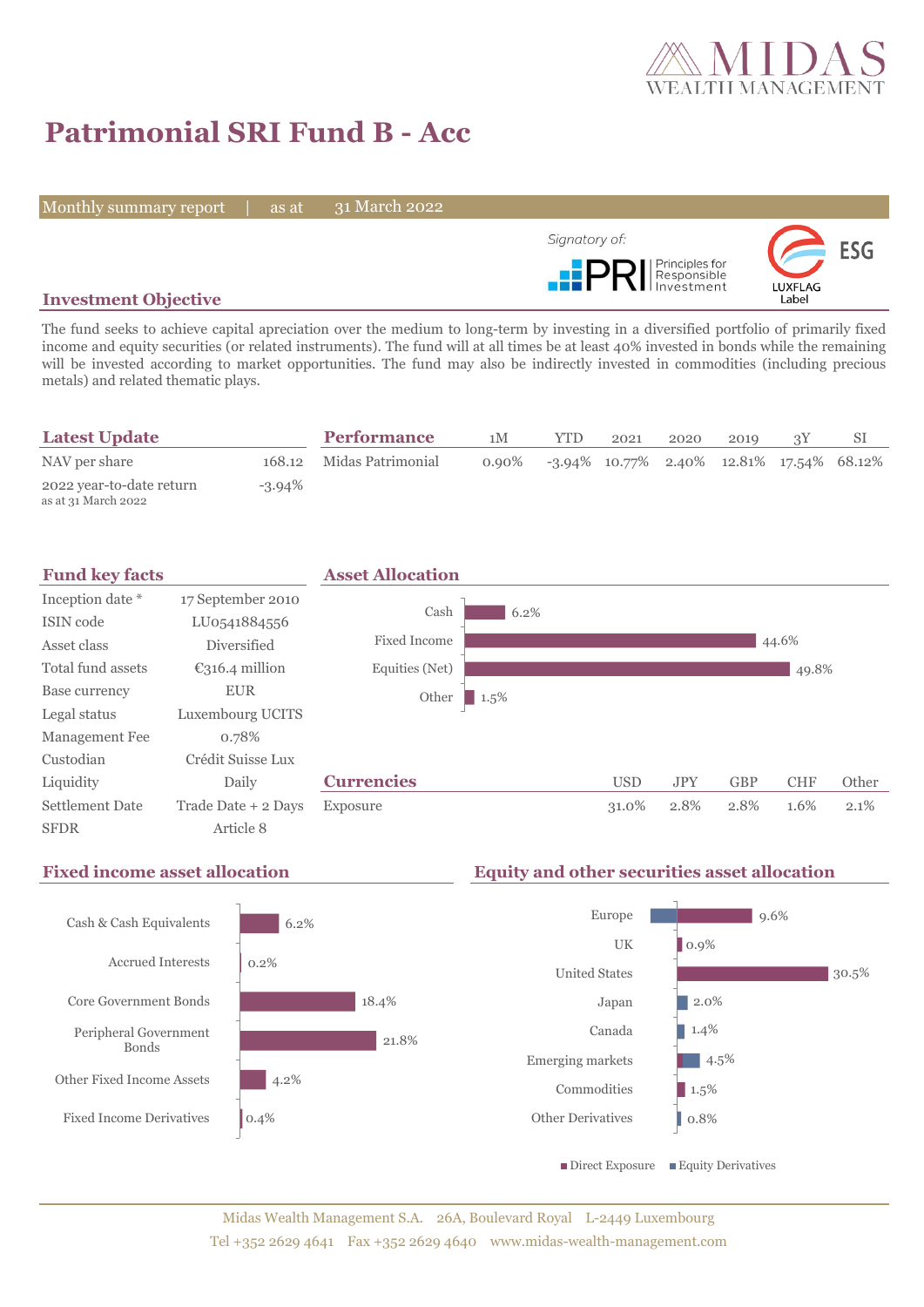

# **Patrimonial SRI Fund B - Acc**

Monthly summary report | as at

31 March 2022

| Top 10 fixed income holdings            | Rating     | Weight  | <b>Fixed income rating breakdown</b> |
|-----------------------------------------|------------|---------|--------------------------------------|
| SPANISH GOV'T: SPGB 0.4 04/30/22        | $BBB+$     | 4.7%    |                                      |
| HELLENIC REPUBLI: GGB 4 3/8 08/01/22    | $BB-$      | $4.3\%$ | AAA<br>20.9%                         |
| BTPS: BTPS 1 07/15/22                   | BBB-       | 3.5%    | AA<br>10.1%                          |
| BTPS: BTPS 0.35 02/01/25                | BBB-       | 2.8%    | 8.9%<br>А                            |
| ABSOLUTE SECURED : ABTSEC 4 01/15/25    | <b>NR</b>  | 2.6%    | <b>BBB</b><br>39.4%                  |
| BUNDESSCHATZANW: BKO o 06/16/23         | <b>AAA</b> | 2.5%    | <b>BB</b><br>9.7%                    |
| FRANCE O.A.T.: FRTR 0 02/25/24          | NR.        | $2.2\%$ | $\mathbf B$<br>$0.0\%$               |
| SPANISH GOV'T: SPGB o 01/31/26          | $BBB+$     | 2.1%    | CCC<br>$0.0\%$                       |
| IRISH GOVT : IRISH 1 05/15/26           | A          | 1.8%    |                                      |
| EUROPEAN INVT BK : EIB o $3/8$ o7/16/25 | AAA        | 1.6%    | <b>NR</b><br>10.9%                   |

| Top 10 equity holdings         | Sector                        | Weight  |
|--------------------------------|-------------------------------|---------|
| <b>BROADCOM INC</b>            | <b>Information Technology</b> | $3.7\%$ |
| <b>MICROSOFT CORP</b>          | <b>Information Technology</b> | $3.0\%$ |
| AMAZON.COM INC                 | <b>Consumer Discretionary</b> | 2.5%    |
| UNITEDHEALTH GROUP INC         | Health Care                   | 2.5%    |
| <b>APPLE INC</b>               | <b>Information Technology</b> | $2.3\%$ |
| <b>IOVIA HOLDINGS INC</b>      | <b>Health Care</b>            | 2.1%    |
| <b>SHELL PLC</b>               | Energy                        | 1.9%    |
| <b>MARVELL TECHNOLOGIES</b>    | <b>Information Technology</b> | 1.8%    |
| <b>FREY</b>                    | Real Estate                   | 1.6%    |
| <b>JPMORGAN CHASE &amp; CO</b> | Financials                    | 1.6%    |

## **Equity sector breakdown**

| <b>Consumer Discretionary</b> | 10.8%   |
|-------------------------------|---------|
| <b>Consumer Staples</b>       | 4.9%    |
| Energy                        | 6.5%    |
| Financials                    | 10.7%   |
| Health Care                   | 15.8%   |
| <b>Information Technology</b> | 30.5%   |
| Industrials                   | 5.1%    |
| Materials                     | 2.6%    |
| <b>Communication Services</b> | 8.5%    |
| <b>Utilities</b>              | $0.0\%$ |
| <b>Real Estate</b>            | 4.7%    |

# **Thematics breakdown Top other holdings**



| <b>ETFS PHYSICAL GOLD</b>                    | 1.5% |
|----------------------------------------------|------|
| iShares EURO STOXX Banks 30-15 UCITS ET 1.1% |      |

### **ESG Ratings**

Breakdown of holdings (datasource: Thomson Reuters, ISS)